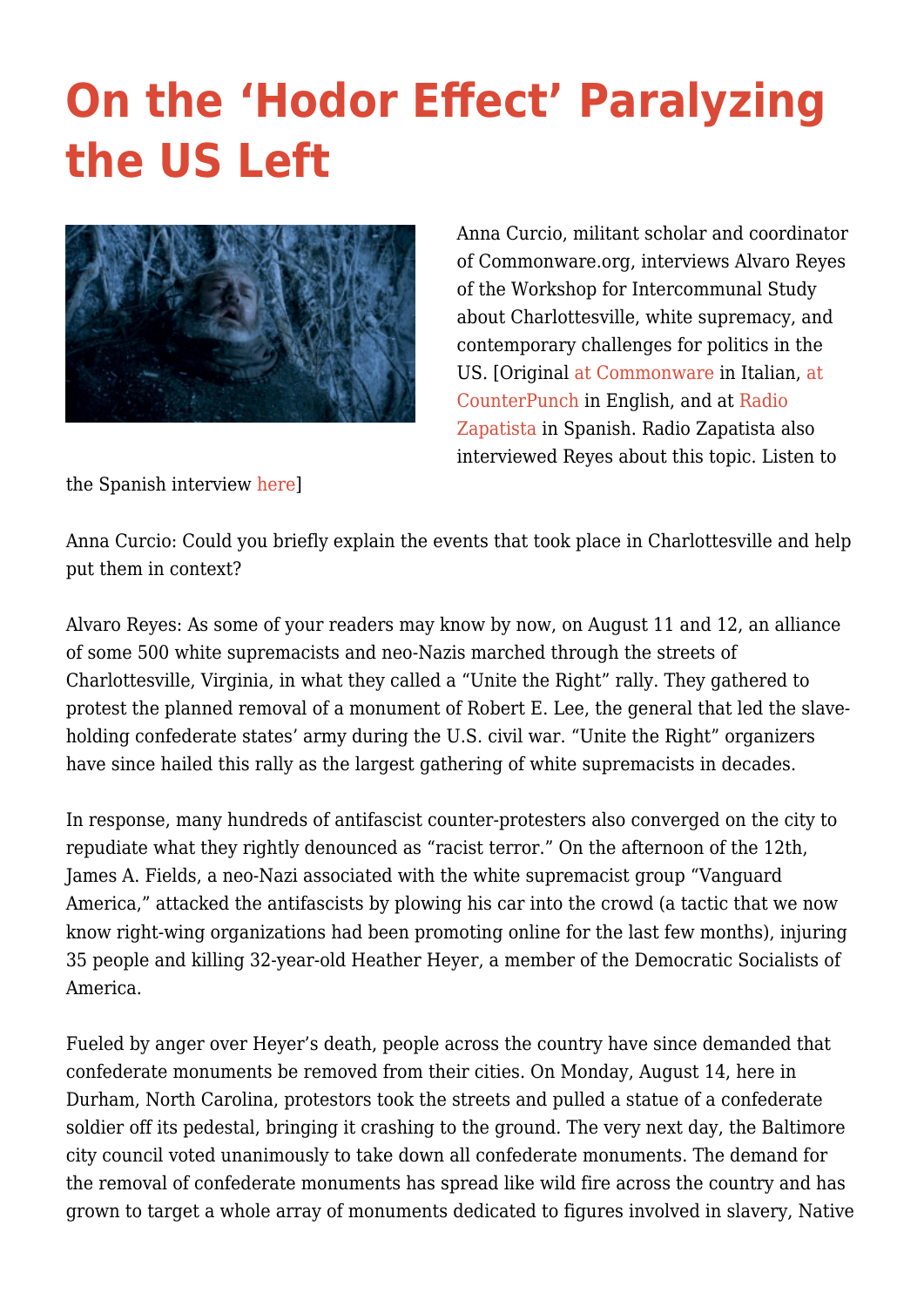American genocide and the massacre of Mexicans in the United States, and even monuments from the more recent past. A substantial movement for example has emerged demanding the removal of the statue honoring Frank Rizzo, the Police Commissioner and Mayor of Philadelphia from the late 1960s to the early 1980s who was notorious for terrorizing Black and Latino Philadelphia with a 'shoot first ask questions later' approach throughout his time in office.

It is important, I think, to note that for both the fascist and antifascist forces, the struggle over these monuments is not just about the way that history gets told; it is about two different visions of what we should do regarding the extraordinary level of racism present in the country today. The fascists point to these monuments as a reminder of the white supremacist foundations upon which the United States was built and argue that these foundations fully justify calls for the incarceration of Blacks, the criminalization and deportation of Latino migrants, and the exclusion of Muslims. Meanwhile, the antifascist forces point to these monuments to argue that unless we deal with the foundational nature of white supremacy in this country – a white supremacy, it must be remembered, that served as a direct if rarely mentioned inspiration for Hitlerian fascism – we cannot adequately explain the contemporary growth of racist extremism. In other words, it is as if it's only at the moment when the global conditions of possibility for that project called the United States are rapidly disappearing that everyone is forced to see that project for what it was.

Do you think that events of Charlottesville and its aftermath constitute a turning point in politics in general and racial politics more specifically in the U.S. today?

It may sound cliché but I think the answer is both yes and no. On the one hand, we have certainly not been accustomed to the level of organized neo-Nazi violence that we saw in Charlottesville and in that sense, it changes the forces that we must now consider as part of the national political equation. On the other hand, I think it is a mistake to believe that there has been some sudden and sweeping upsurge of neo-Nazi organizing since Trump's election, which is how this situation has often been portrayed in the media. The truth is that these extreme right-wing groups have been growing slowly but surely since September 11, 2001. and those who have been following this growth were not surprised at all by what took place in Charlottesville. And despite the fact that we have to take their growth seriously, we must also recognize that in a country of 323 million people, any movement that can only muster 500 adherents for a national convergence is a movement with an extremely limited operational capacity. If we don't pay attention to this fact, then the overwhelming media coverage these events have received may very well make us think that there is already a neo-Nazi around every corner, creating a sense of panic and paralysis that, at this point, is out of proportion to the dimensions of this particular problem.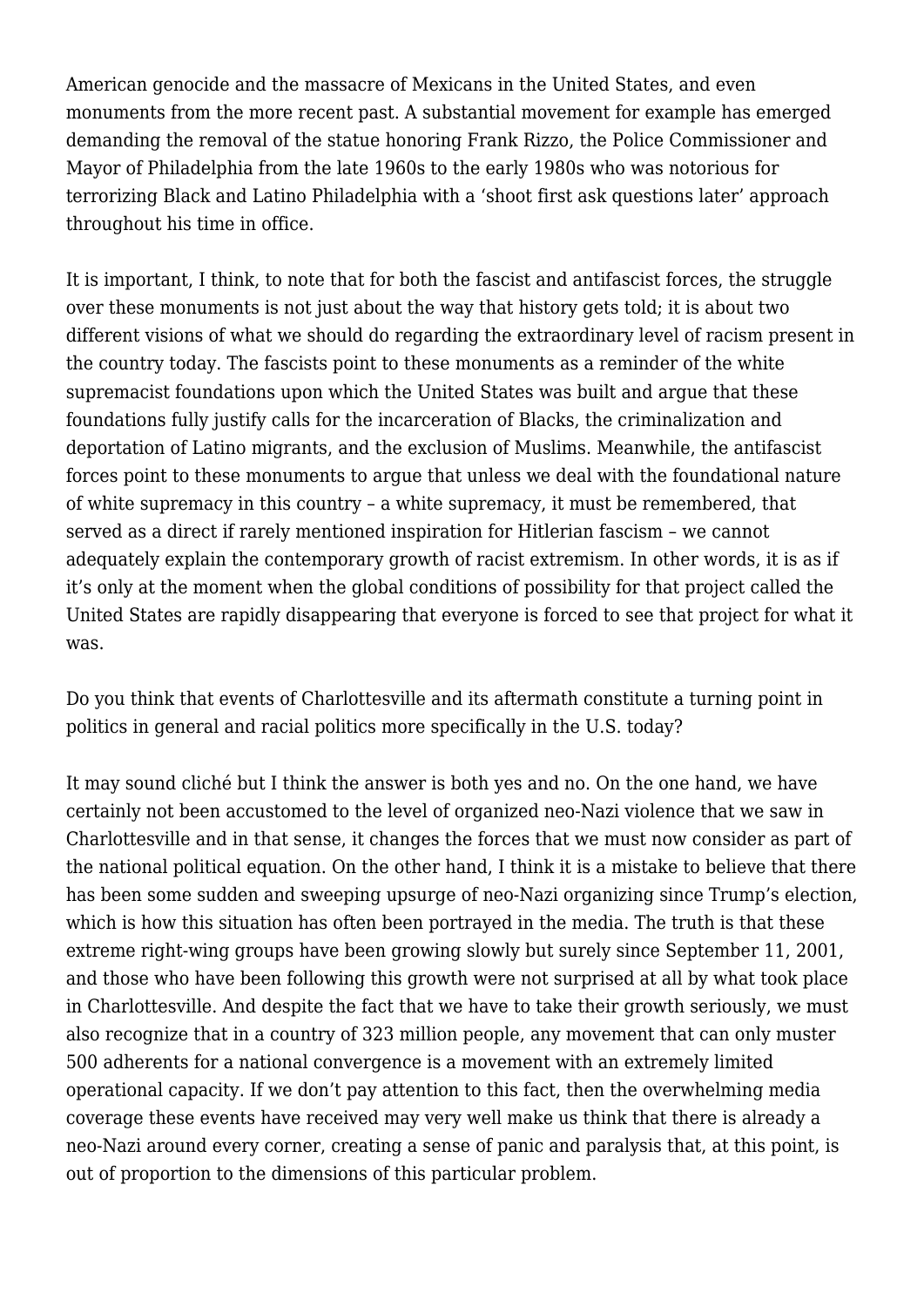This is not, however, to understate the threat that white supremacy poses to U.S. society. Quite to the contrary, my point is that by overstating the threat of organized neo-Nazi violence we risk missing how the more mundane operations of a structural white supremacy have, since the civil rights movement of the 1960s, proliferated within the mainstream political parties (Democrats and Republicans) to such an extent that it is nearly impossible to imagine that either party could survive any serious reckoning by U.S. society with white supremacy. If there is a "turning point" at all, I think it is to be found here, and we must think of the events in Charlottesville within this context.

But I want to pause here and give specific examples of the key role played by mainstream Republican politicians in sustaining this more structural white supremacy. For the last forty years, they have been appealing to white voters in the suburbs of the country's major urban centers by promoting an all-out tax revolt against the city-centers. After desegregation, middle and upper income white residents fled to the suburbs, creating a crater-sized hole in the capacity of cities to raise tax revenue. The loss of revenue was compounded by deindustrialization that emptied the city-centers of job opportunities. This created a particularly toxic situation in which there was a concentration of extremely marginalized economic subjects confined within cities that had little to no resources to help them meet their needs. Instead of explaining the origins of this "urban crisis" and white suburbanites' own complicity in its creation, the Republican party for decades promoted the entirely delusional and racist narrative amongst its white voters that the condition of these citycenters was due to the faulty moral character of the Black and Brown residents that by that time made up the majority of those cities. According to Republican propaganda, by asking for State and Federal funds to alleviate this situation, these Black and Brown urban residents were now unjustifiably reaching into the pockets of productive white professionals – in effect, stealing – in search of the money that their faulty moral character would not allow them to make through hard work. Thus, although often avoiding explicitly racial references, the Republican party was absolutely central in creating and circulating the myth of the "undeserving poor" – a mass of Blacks and Latinos portrayed as criminal "thugs" and "welfare queens" freeloading off hard-working whites.

Now, this might seem like a distant and rather schematic historical account, but I think it's essential to understand both the re-emergence of explicitly white supremacist organizations and the parallel swell of racist extremism that found a voice in the figure of Donald Trump. To see this connection more closely, we need to revisit a debate that immediately followed the election of Trump. On one side, there were those who insisted that Trump's victory had been due to his ability to use his speeches to acknowledge the anxiety created by deteriorating economic conditions across the country. Others argued that such an explanation downplayed the fact that it was Trump's explicit appeal to racism that motivated a large part of his base to forgo other more mainstream candidates and vote Trump. The fact is that both of these arguments miss entirely the specific effects of the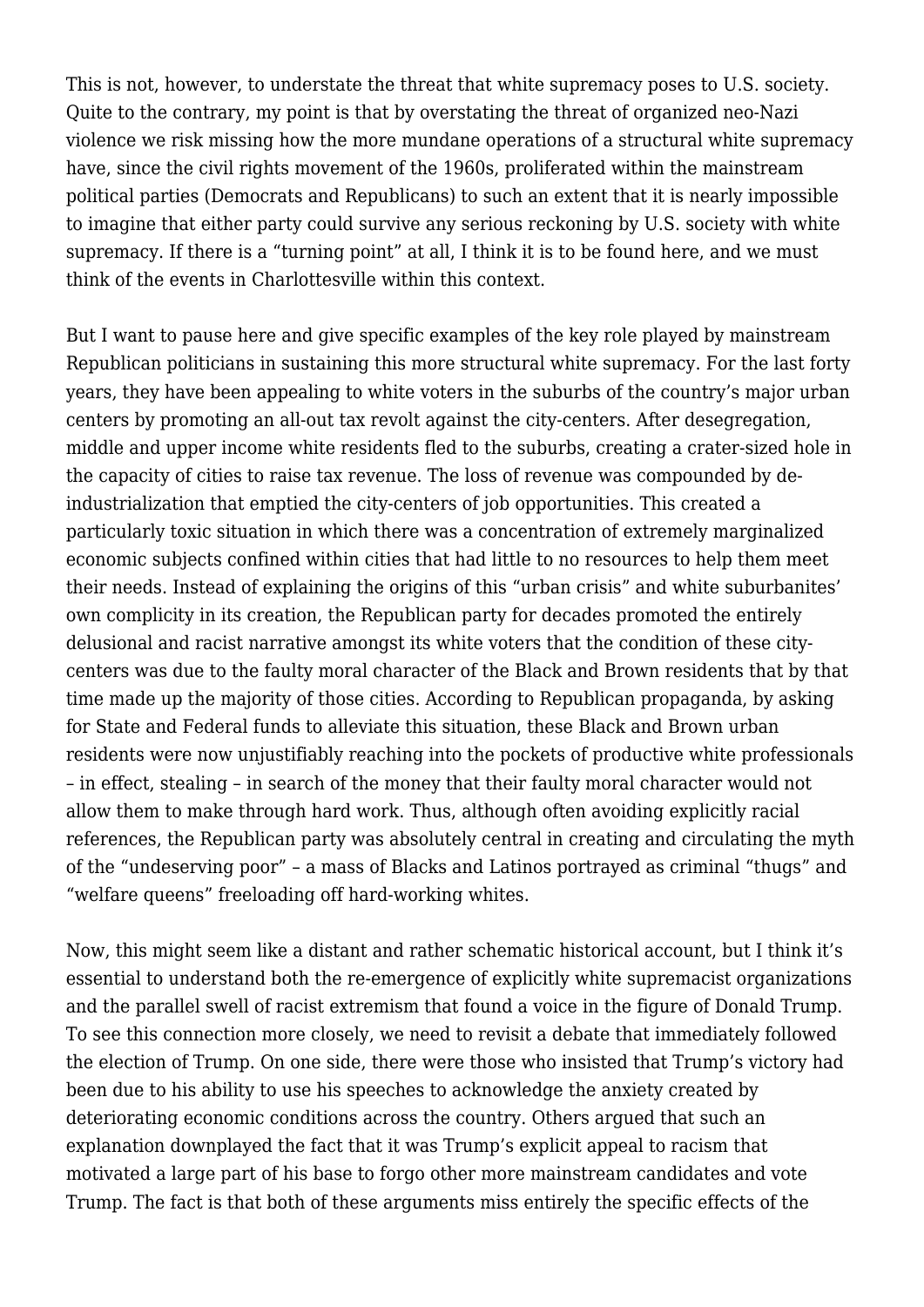history I have just briefly outlined.

That is, thanks to 40 years of mainstream Republican propaganda regarding the "undeserving poor," for a sector of the U.S. white population today, there is no "economy." There is only a structure of conspiratorial parasitism that posits our current social decomposition as a consequence of the fact that their own hard labor is being feasted upon by a swarm of 'others,' a horde of shiftless Black and Brown bodies violently demanding unearned handouts (Trump's "Mexican rapists", "Muslim terrorists", and Black "inner cities"), a situation they believe can only be solved by the elimination of these others from the scene. In other words, this sector of the white population has been carefully trained to read the social decomposition created by the contemporary involution of capitalism as one and the same as an alien attack on white (and particularly male) society. In the United States then this is how, for this sector of white society, what might otherwise be understood as the consequences of a "class war" are instead channeled into a "race war" that only gains valence as the collapse of contemporary capitalism deepens. After Charlottesville, every major Republican figure was quick to denounce both Donald Trump for his thinly veiled endorsement of the Unite the Right Rally and the neo-Nazi organizations that had gathered there. What these Republicans don't acknowledge is that the well of racial resentment that they helped dig has finally taken on a life of its own, making them largely irrelevant, providing Donald Trump with his core political base, and now threatening to swell into organized fascist violence.

Ok, but you also seem to want to claim that the Democrats were just as complicit in this exacerbation of structural white supremacy as the Republican, is that right? But how can we square that idea with the fact that the Democrats were the ones behind the first Black president of the United States?

That's right, it is an entirely counterintuitive proposition and it has been very difficult for people here in the U.S. (and nearly impossible for people abroad) to understand that the Obama phenomena and his administration fit into a larger pattern of the Democratic Party's role in exacerbating structural white supremacy, the dramatic results of which we are now living through. On the one hand, the Obama presidency was undoubtedly the product of a long civil rights era that had sought to break down the rather explicit forms of white supremacy that had barred Black people from political office through organized participation in the Democratic Party. In this respect, the civil rights movement was incredibly successful—consider the fact that in the mid-1960s there were some 600 elected Black officials in the United States and that by the time of Obama's presidential campaign there were over 10,000!

What we must take into account is that the Democratic Party, whose mildly reformist agenda had been built in dialogue within labor unions and the civil rights movement, had by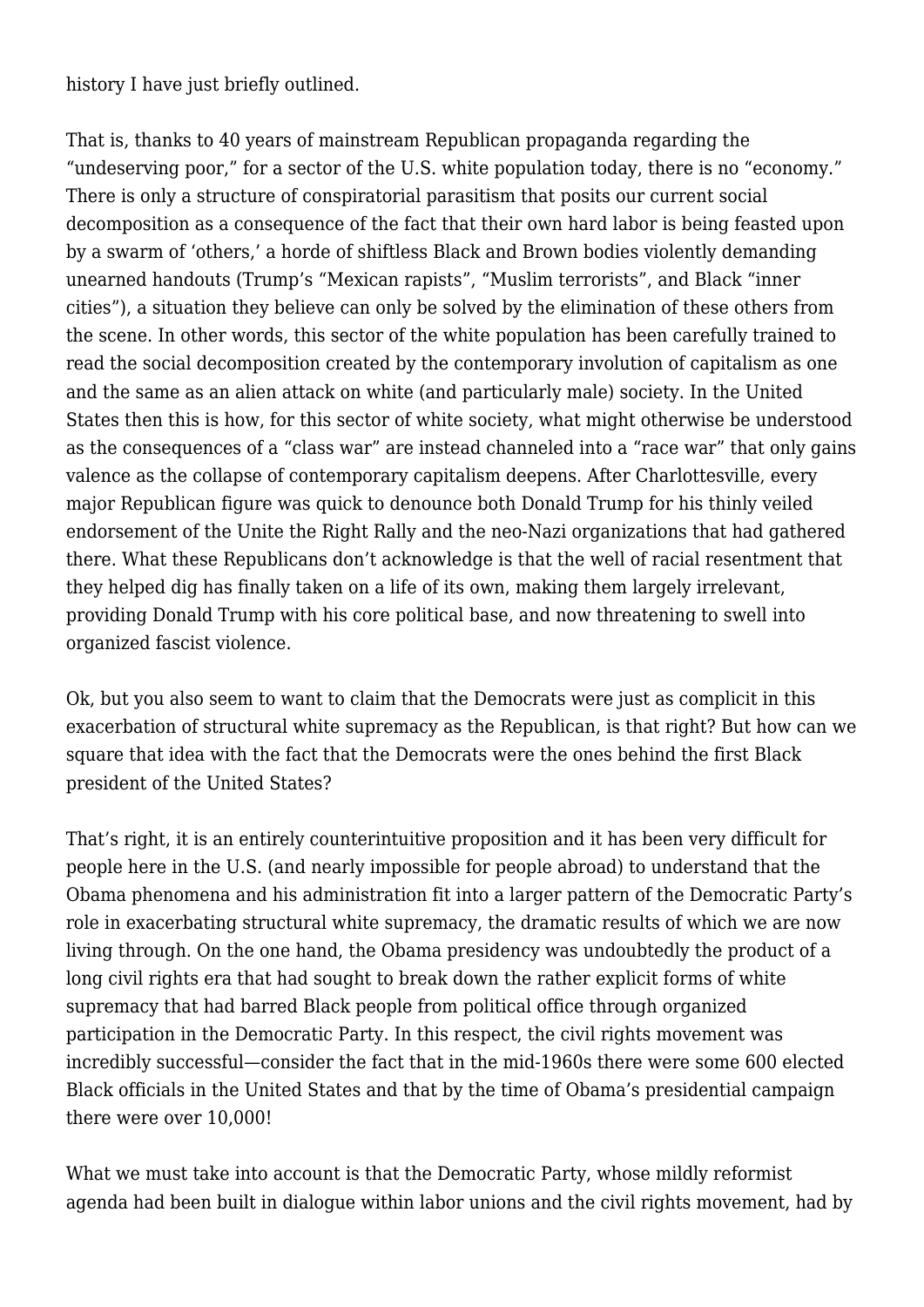the time of Obama's rise transformed into a party whose sole purpose is the monological administration of capitalist collapse (i.e. "neoliberalism"). Yet, with such a strong Black presidential candidate, the Democratic Party was able to (temporarily) evoke the affective charge of the battle against explicit white supremacy and its historically reformist alliances at the very moment it was enthroning the neoliberal narrative regarding the ongoing capitalist crisis. That did not last long, however, and as soon as it became apparent to the public that the Obama administration would in no way challenge the preset automatisms of the neoliberal agenda, the Democratic Party at every level entered into its own free-fall implosion, losing 17 governorships (53% of their seats), 13 U.S. Senate seats (22% of their seats), 61 U.S. congressional seats (24% of their seats), and at least 960 seats in state legislatures across the country by mid-2017 (24% of their seats).

But in order to understand how this shift within the Democratic Party actually exacerbated structural white supremacy at the very same time as it created opportunities for Black and Latino politicians, we need to examine it in the context of the urban fiscal crisis I discussed above in relation to the Republicans. Due to the fact that the Republican's electoral base became increasingly suburban, it was left almost exclusively to the Democrats, and more often than not Black mayors and Black and Latino majority city councils, to manage the major urban centers. Here the Democratic agenda was at first an attempt to fight the suburban tax revolt and demand increased state and federal resources for investment and jobs. When this was not successful, the Democrat party began to slowly turn on its urban base by adopting a two-pronged strategy to rid themselves of the concerns of this electoral base (knowing full well that within the two-party system these Black and Latino residents had nowhere else to go). On the one hand, Democratic administrations in cities across the country looked to increase revenues by handing city policy over to real estate developers and the financial industry in hopes of large infrastructural investment that would lead to "revitalization" (i.e. gentrification) and therefore increase the possible tax pool. On the other hand, they looked to put an end to public housing, transportation, schools, and parks that might allow for the continued presence of low-income Black and Latino residents in the city centers.

This toxic mix came to a head during 2008. Due to systematic discriminatory predation, many Black and Latino families were given subprime mortgages that forced them and many others into default. This, when added to the continued upward pressures on rents and property values due to gentrification and the destruction of public resources, led to an absolute collapse of Black and Latino wealth and the mass migration of Black and Latino residents out of the metropolitan areas. Here the public image of "racial progress" touted by the Democratic Party generally and Black and Latino politicians in particular runs up against a brutally grim reality. For example, consider that the racial wealth gap today is far worse than it was 30 years ago: that Black and Latino communities lost between 30% and 40% of their wealth in the late 2000s; that median Black household wealth is less than 7%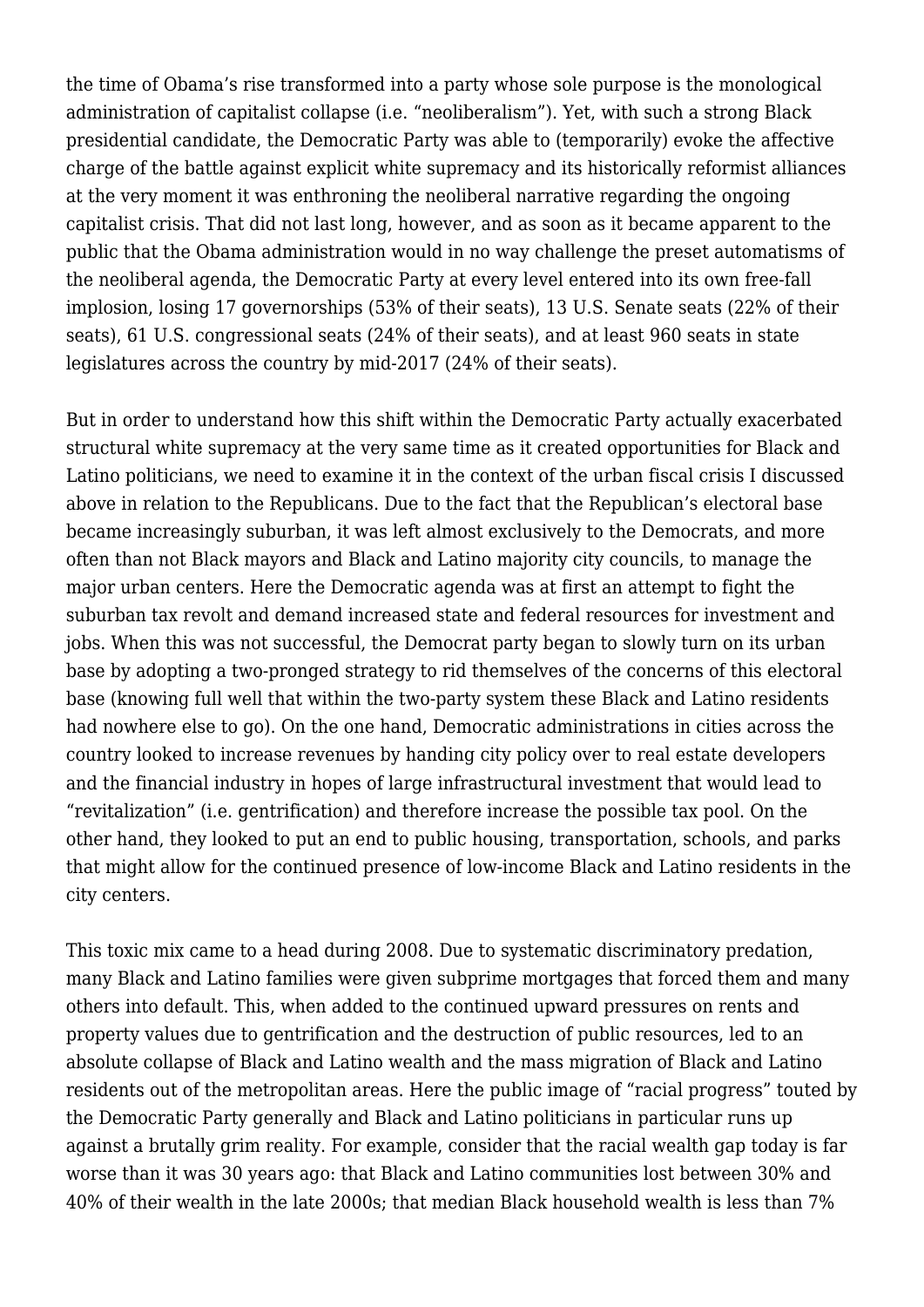that of white household wealth; and that if you are a single woman of color your median total wealth is a grand total of five dollars! Larger and larger portions of these communities have been transformed into "surplus populations" with little or no relation to the increasingly financialized global economy, and contained by swelling police forces and disproportionally warehoused in the prison system.

In other words, the policies of the Democratic Party have been the key mechanisms for the mass-displacement, dispossession, and thus continued racial subjugation of Black and Latino communities—for the exacerbation of structural white supremacy. Some might claim that the Democratic Party had little choice but to implement these policies given the changing nature of the capitalist economy. I would like to point out, however, that these larger, structural changes did not make the Democratic Party some passive victim. To the contrary, they became infinitely adept at glorifying these changes as some sort of progress and simultaneously blaming Black and Latino communities for their condition. Consider in this regard the Clinton-manufactured narrative of Black and Latino "superpredators" who demanded repression not solidarity, or Obama's vision in which these and other social problems were not due to a capitalist economy gone mad but to resistance to that economy, what he called "the excesses of the 1960s."

Yet, I would claim that this strange marriage between Black and Latino politicians and the neoliberal agenda dominant within the Democratic Party is also culpable in the reemergence of explicit white supremacy in that today, if you attempt to raise the issue of the death-driven dynamics of contemporary capitalism, as for example Bernie Sanders tried to do in the most mild-mannered fashion, the issue of "race" is weaponized against you. That is, if you dare mount a critique of the neoliberal agenda of the Democratic Party, you are immediately accused of not caring about "race" or "racial inequality," which the Democratic Party apparently does care about since it is today home to thousands of Black and Latino politicians. Given the influence that the Democratic Party has on the media and even the University system, this effectively becomes a bar to the discussion of the dynamics of capitalism at the very moment when that conversation is so obviously needed. The outcome is that within mainstream discourse, the sole "coherent" explanation for the destructive effects of contemporary capitalism that is circulated on a large scale is the eliminationist imaginary of the extreme right wing that I explained above. This situation became obvious during the last presidential election where, once the Democratic Party had done everything possible to eliminate Bernie Sanders, the options were between the explicitly racist explanations of the crisis offered by Trump ("Make America Great Again") or the absolutely delusional statements on the part of Hillary Clinton that there simply is no crisis ("America is Already Great").

Since Charlottesville, Donald Trump has made some troubling statements that basically amount to an endorsement of the "Unite the Right" rally. It is obvious that throughout his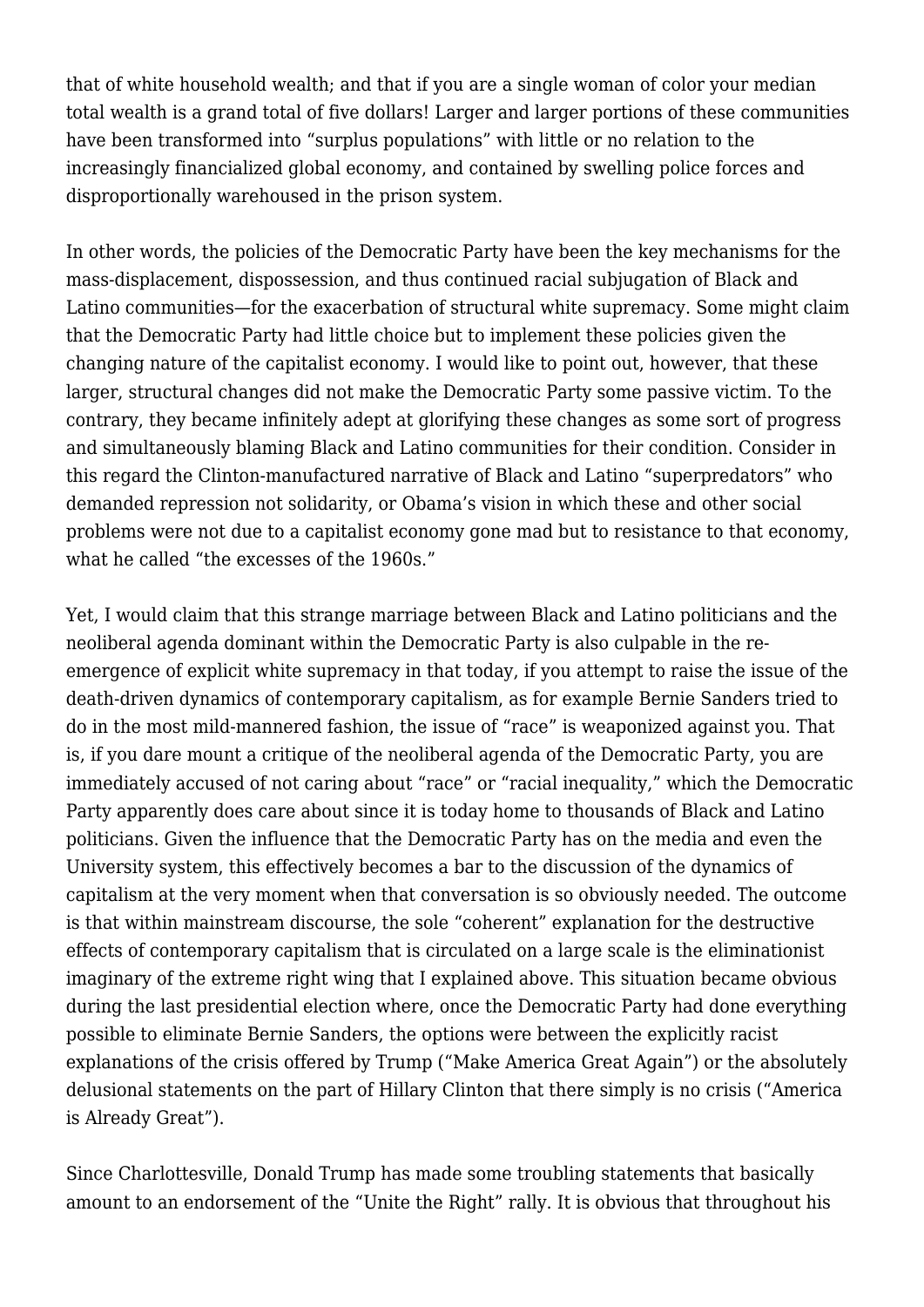campaign he made innumerable racist statements, but what do you think that his link is to these more organized and explicitly neo-Nazi groups? Why does he seem to refuse to denounce them?

Yes, in fact Donald Trump went so far as to say that there were some "very fine people" that participated in the "Unite the Right" Rally. He has most definitely refused to condemn these organized fascist groups and since Charlottesville has gone on a bit of an offensive himself. He has insisted on defending the racist monuments around the country and just a few days after Charlottesville, chose to hold a campaign-sized rally (some 15,000 people) in which he went on at length about the dangers of immigration and the necessity to "build the wall" between the United State and Mexico. In addition, he surprised everyone by going so far as to pardon Sheriff Joe Arpaio, a brutal racist who was convicted for illegally targeting Arizona residents based solely on race and who made a name for himself nationally by keeping prisoners and immigrant detainees in outdoor prisons where they were known to have been beaten and left to die.

One has to wonder why Trump, after being criticized for his tacit endorsement of the neo-Nazis in Charlottesville, would come out and double down on his relation to explicit racists. From my perspective, Trump realizes that his administration is being penned in as both his global and domestic agenda are increasingly dictated by the mainstream of the Washington establishment. He is also very aware that this isolation is likely to lead to an investigation of his long-term involvement in money laundering that may very well end in a criminal prosecution. I am increasingly convinced then that Trump realizes that it is his extreme racist middle-class base that he can actually rely on, and that this base is not likely to be swayed to the contrary by either Democrats or Republicans. In other words, it seems more and more likely that he will continually pump his racist base with ever more scandalously racist remarks and policy for the foreseeable future so that he when the time comes, he can use them as an insurance policy of sorts against the establishment: "if you try to get rid of me, I'll light the match on this powder keg." This is where I see the real danger over the next few years—although this is not a reality today—that through Trump, that sector of the electorate that has shown so much sympathy to his racist statements might very will begin to build formal links to those organized fascist groups that Trump is currently doing everything to normalize.

We've talked about the Republicans, the Democrats, Trump and this small group of neo-Nazis, but what about the movements on the left? What about Black Lives Matter? There must be an enormous amount of social energy that is not captured by any of these elements? Where are they? Are any interesting proposals coming from these groups?

Yes, absolutely. It's amazing to watch how the discontent with all of these options is absolutely palpable and, I would say, even constitutes the dominant feeling in the country.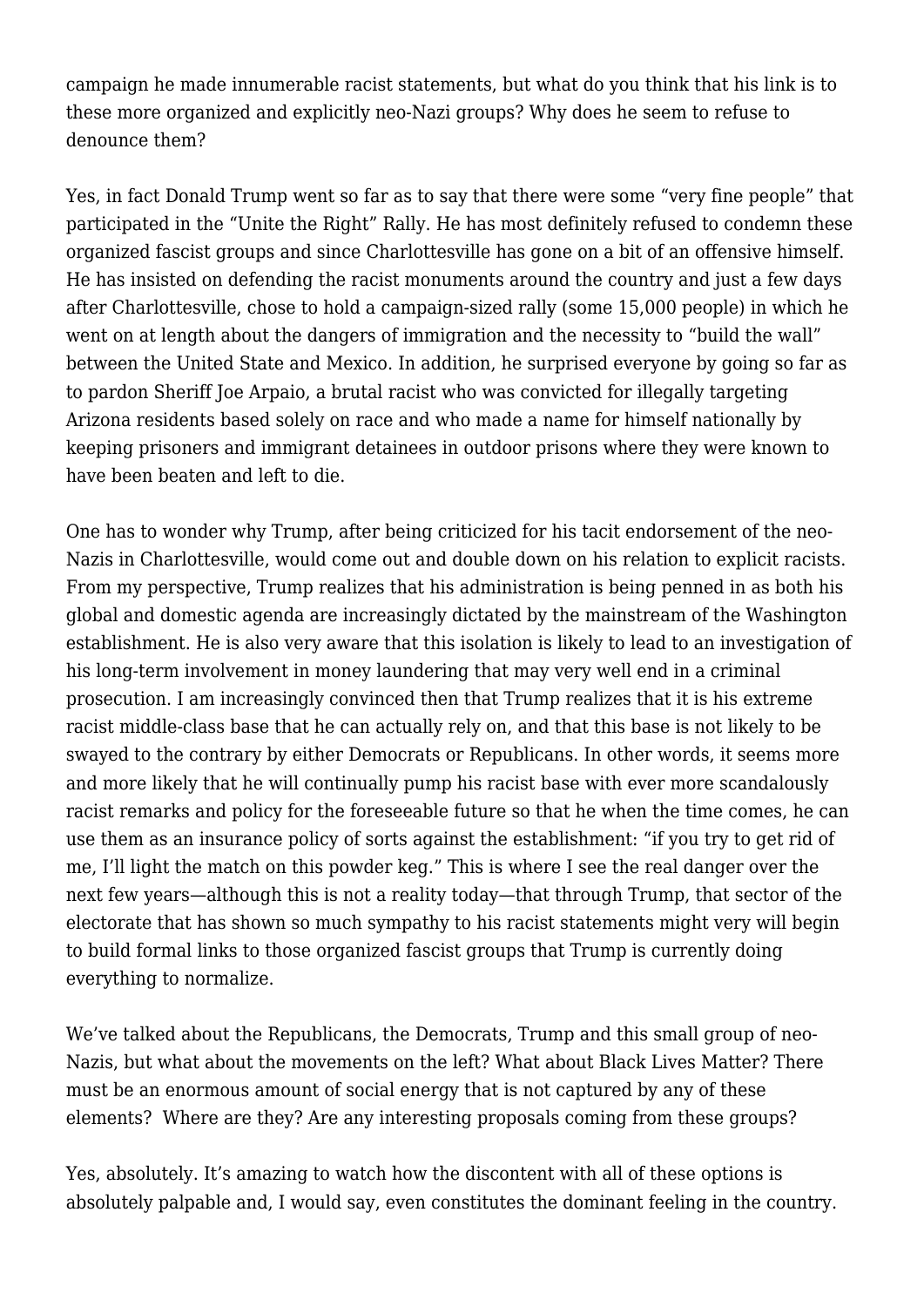Despite appearances, there has been no massive shift to the right. Even at the level of electoral politics it is important to remember that had it not been for the decision made by the Democratic Party and its donors that they would rather lose the presidential election with Hillary Clinton than win it with Bernie Sanders, we would today very likely be talking about the possibilities and limitations of "socialism" (which for Sanders clearly means nothing more than the welfare state) rather than the endorsement of neo-Nazis by the White House. In fact, even today Bernie Sanders is by far the most popular politician in the U.S., with approval ratings almost double that of Donald Trump and Hillary Clinton (who, even after nearly nine months of the catastrophe that is the current administration, is still more unpopular than Donald Trump). We also have to take into account that in response to these neo-Nazi rallies there have been enormous crowds around the country denouncing racism, with *Antifa* contingents ready to physically confront the fascists if necessary, and overall outnumbering the right-wing extremists to such an extent that these hate groups have had little choice but to not show up for or even cancel their own events. All of this must be added to the very strong after-effects of the uprisings in Ferguson and Baltimore that powerfully questioned the direction this society is headed and led to a whole wave of activism around the brutal effects of policing and incarceration on Black communities.

All of this is very promising, with each of these instances creating waves of excitement and rounds of street protests, but nevertheless leaving one with the very distinct and ominous impression that none of this has been able to in anyway cross, let alone slow down or stop, the process of social collapse. It seems to me that in the U.S. (as in much of the rest of the world), we are in the depths of something I like to refer to as a collective "Hodor effect" (after the character from *Game of Thrones*), where at a deep level we have understood the enormity of the task that lies before us (i.e. the creation of an affirmative alternative before the snowballing collapse created by the structural impasse of capitalism engulfs us all), while on a daily basis we seem mired in paralysis, involving ourselves again and again in practices that simply aren't up to what's required of us by the situation. Nevertheless, the hope is that for us, like Hodor, that paralysis is also the sign that when the moment arrives, we will collectively do what needs to be done.

Of course, unlike *Game of Thrones*, we cannot simply wait for this to be true. We must work to make it true and in that sense we need to analyze, situation-by-situation, how each of the openings mentioned above might become dead ends. For example, on the one hand, the Bernie Sanders phenomena has clearly opened up capitalism as an object of critique on a mass scale in this country like never before in my lifetime. On the other hand, it has led to a lot of people, money, and energy being redirected into the political party that has shown no other interest than to absolutely crush Sanders and marginalize his base. Or, on the one hand, the rise of *Antifa* has importantly brought to consciousness the increasing necessity of organized forms of self-defense as neo-Nazi organizations gain cohesion. On the other hand, being against Nazism is a rather low political bar that is likely to lead us right back into bed